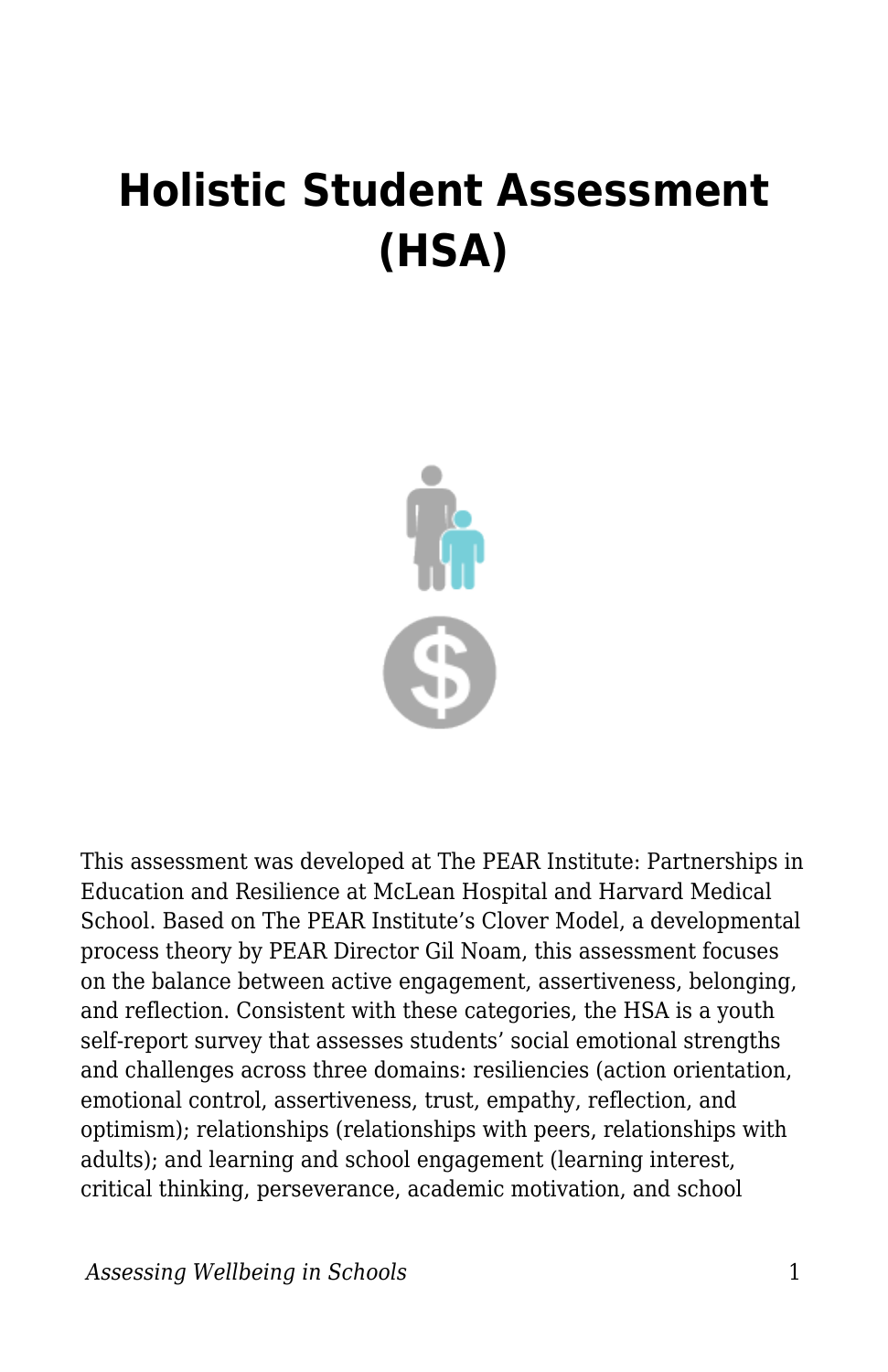bonding). With this coverage the HSA provides an extensive overview of the student's social and emotional development.



The HSA has both a long and a short version. The long version, consisting of 61 items (measuring scales from all three domains (resiliencies, relationships, and learning and school engagement) requires 20 minutes administration time. The short version, HSA Core, consists of 30 items (measuring only the resiliency domain) and can be administered in 10 minutes. Both versions are reliable and valid. For more specific information on its reliability and validity, RAND lists several studies which detail their specific findings. The HSA is appropriate for Grades 3-12 and is available in 14 different languages. A per-student survey fee is required for use, and "cost of survey implementation depends on number of participants and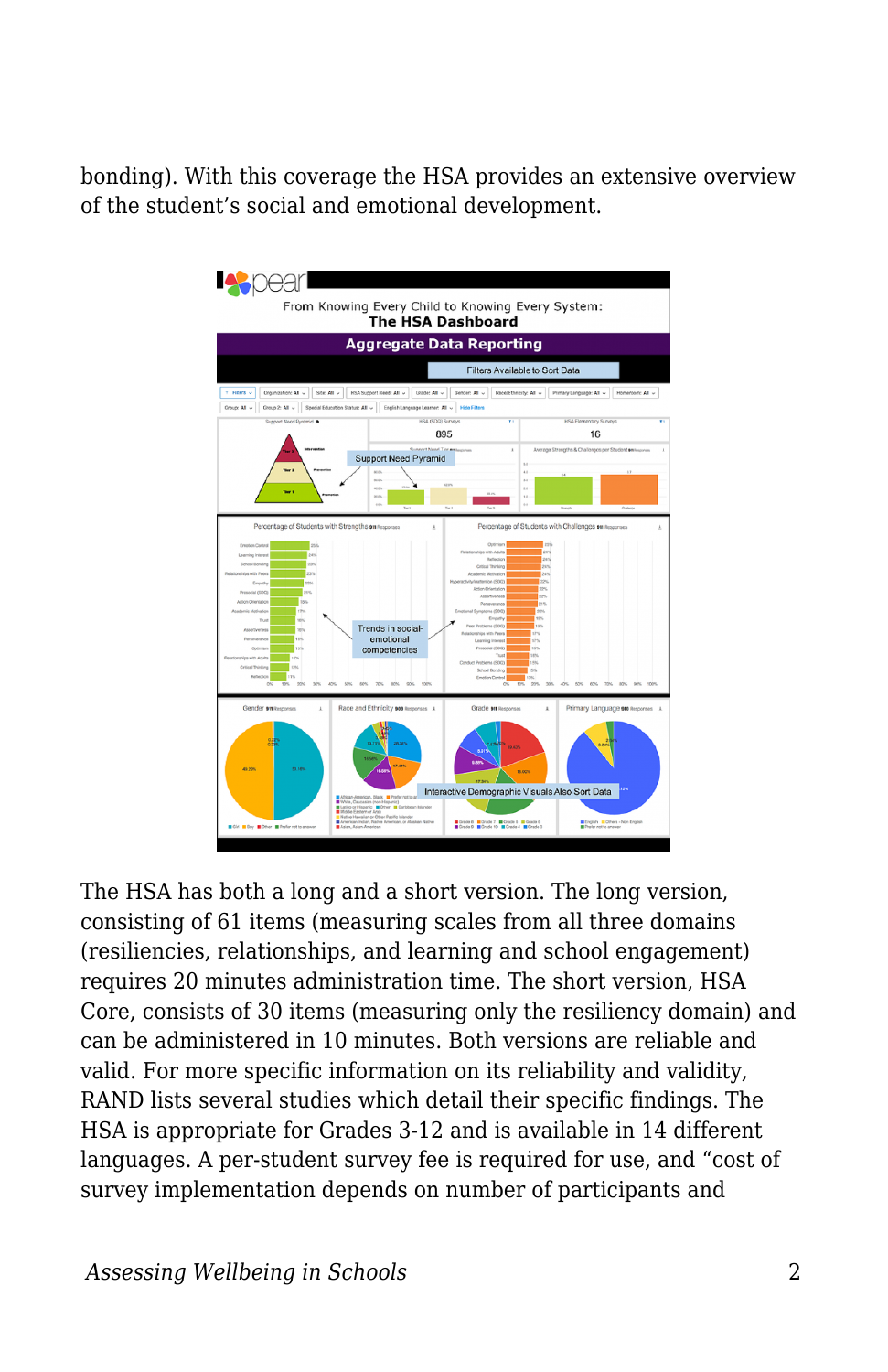wraparound training services requested by the school or program" (Access Assessment Guide). Scores are analyzed by The PEAR Institute and are returned within one week as online access to a secure, dynamic data dashboard containing individual student portraits and an aggregate dashboard for school, program, or school district. "Scores are compared to national norms by age and gender for youth ages 9 to 18" (Access Assessment Guide). The images to the right are a sample portrait and dashboard.

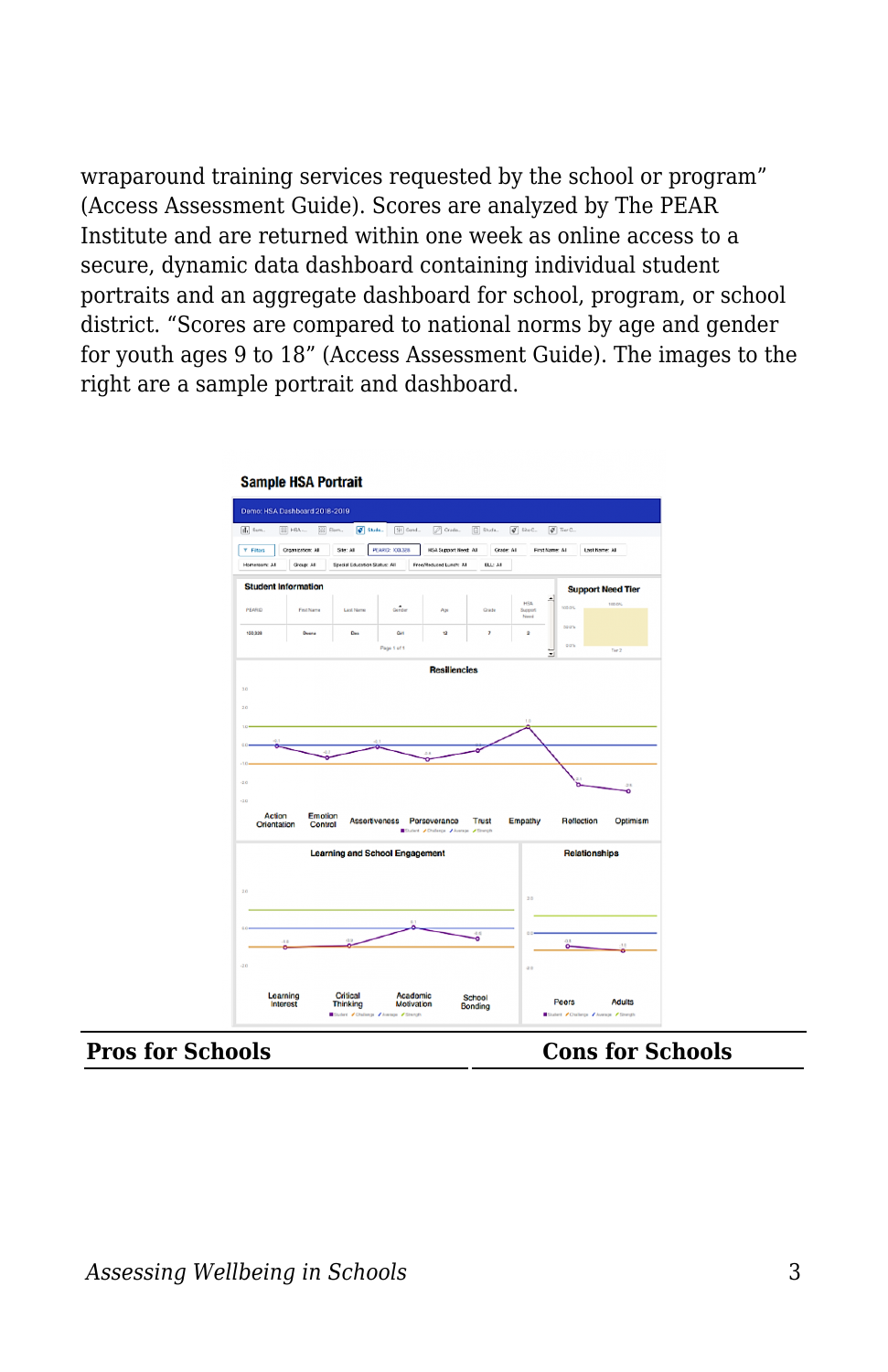| Has a long and a short version                             |                                                            |
|------------------------------------------------------------|------------------------------------------------------------|
| Reliable and valid                                         |                                                            |
| Includes Grades 3-12                                       | Long version requires 20<br>minutes to complete (61 items) |
| Available in 14 different languages<br>(more upon request) |                                                            |
| Scores compared to national norms                          | Requires purchase                                          |
| Scores returned within one week of<br>administration       |                                                            |
|                                                            |                                                            |

Images in this sections are used with permission by [The PEAR](https://www.thepearinstitute.org/holistic-student-assessment) [Institute](https://www.thepearinstitute.org/holistic-student-assessment) 

## **Suggestions for Further Research**

Allen, P. J., Thomas, K., Triggs, B., & Noam, G. (2017). The Holistic Student Assessment (HSA) technical report. *The PEAR Institute: Partnerships in Education and Resilience.*

The PEAR Institute (n.d.). Holistic student Assessment. [https://edtechbooks.org/-ERr](https://www.thepearinstitute.org/holistic-student-assessment).

Malti, T., Zuffianò, A., & Noam, G. (2017). Knowing every child: Validation of the Holistic Student Assessment (HSA) as a measure of social-emotional development. *Prevention Science.* [https://edtechbooks.org/-PGj](https://edtechbooks.org/wellbeing/about:blank)

Measuring SEL. (n.d.). Access assessment guide: Holistic Student Assessment (HSA). [https://edtechbooks.org/-qfRa](https://measuringsel.casel.org/assessment-guide/measure/holistic-student-assessment-hsa/)

Noam, G., Malti, T., & Guhn, M. (2012). From clinical-developmental theory to assessment: The Holistic Student Assessment tool. *International Journal of Conflict and Violence*, *6*(2), 201–213.

Noam, G.G., & Triggs, B. (2018) The clover model: A developmental process theory of social-emotional development.